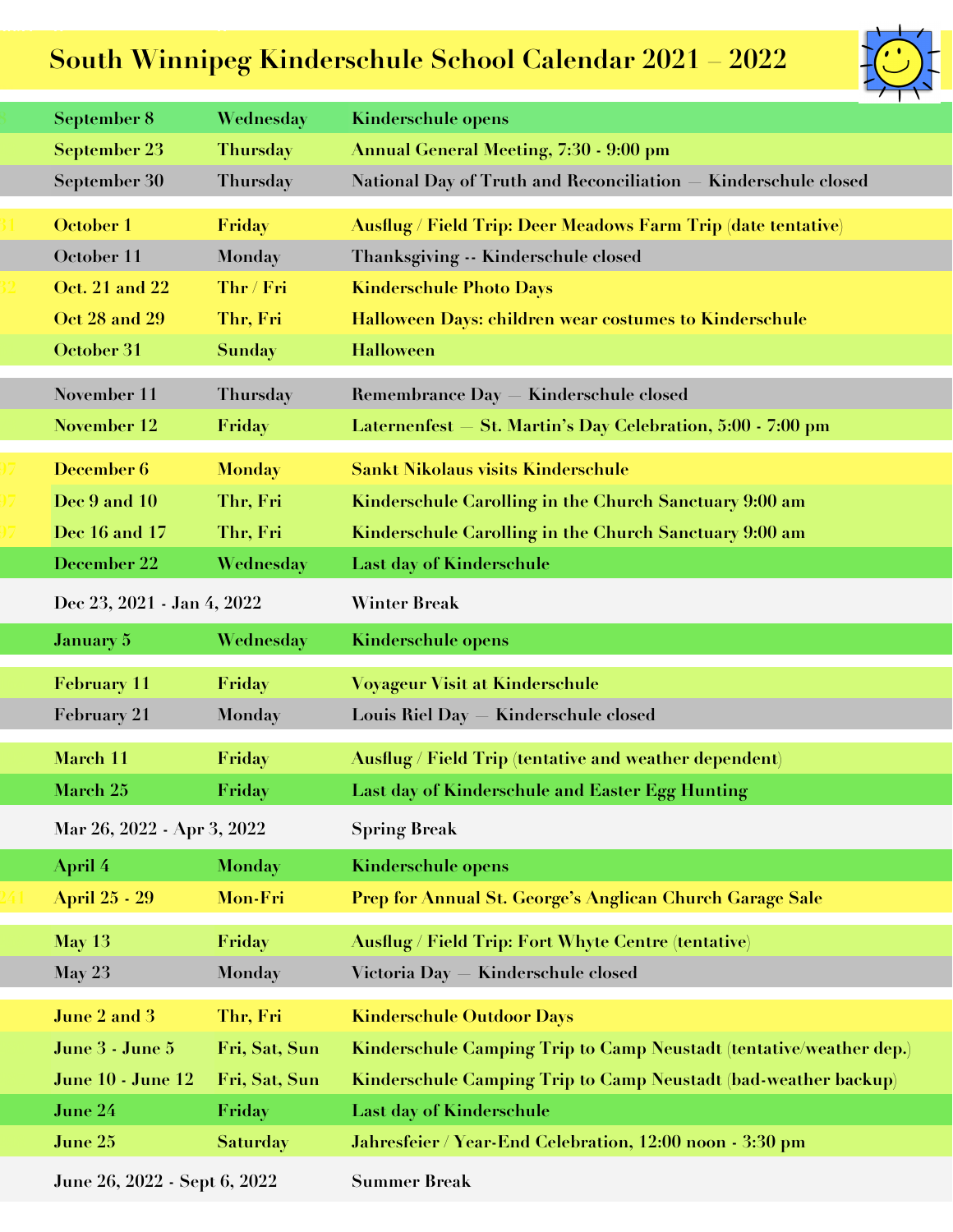## **2021-2022**

|    |    |    | <b>SEPTEMBER</b> |                |    |    |
|----|----|----|------------------|----------------|----|----|
| S  | M  |    | W                |                | F  | S  |
|    |    |    | 1                | $\overline{2}$ | 3  | 4  |
| 5  | 6  | 7  | 8                | 9              | 10 | 11 |
| 12 | 13 | 14 | 15               | 16             | 17 | 18 |
| 19 | 20 | 21 | 22               | 23             | 24 | 25 |
| 26 | 27 | 28 | 29               | 30             |    |    |
|    |    |    |                  |                |    |    |

|              | M   |                  | W        |    |    |    |    | M  |    | W  |         |    |    |    | M        |           | M  |    |    |    |    | M  |    | w<br>v v |    |    |    |
|--------------|-----|------------------|----------|----|----|----|----|----|----|----|---------|----|----|----|----------|-----------|----|----|----|----|----|----|----|----------|----|----|----|
|              |     |                  |          |    |    |    |    |    |    |    |         |    |    |    |          |           |    |    |    |    |    |    |    |          |    |    |    |
|              |     |                  |          |    | 10 | 11 |    |    |    |    |         |    |    |    | $\circ$  | a         | 10 | 11 | 12 | 13 |    |    |    | ۰        |    | 10 | 11 |
| $12^{\circ}$ | 13  | $1\Lambda$<br>∸∸ | <b>.</b> | 16 | 17 | 18 | 10 | 11 | 12 | 13 | 14      | 15 | 16 | 14 | 15<br>-- | 16        | 17 | 18 | 19 | 20 |    | 13 | 14 | 15       | 16 | 17 | 18 |
| 19           | 20  | 21               | 22       | 23 | 24 | 25 | 17 | 18 | 19 | 20 | ว1<br>ᅩ | 22 | 23 | 21 | 22       | つつ<br>ں ے | 24 | 25 | 26 | 27 | 19 | 20 | 21 | 22       | 23 | 24 | 25 |
| 26           | -27 | 28               | 29       | 30 |    |    | 24 | 25 | 26 | 27 | 28      | 29 | 30 | 28 | 29       | 30        |    |    |    |    | 26 | 27 | 28 | 29       | 30 | 31 |    |
|              |     |                  |          |    |    |    | 31 |    |    |    |         |    |    |    |          |           |    |    |    |    |    |    |    |          |    |    |    |

|    |                 |          | <b>JANUARY</b> |                |    |    |    |     |        | <b>FEBRUARY</b> |          |     |    |    |            |    | <b>MARCH</b> |    |    |    |                 |    |    | <b>APRIL</b> |    |    |                |
|----|-----------------|----------|----------------|----------------|----|----|----|-----|--------|-----------------|----------|-----|----|----|------------|----|--------------|----|----|----|-----------------|----|----|--------------|----|----|----------------|
|    | м               |          | W              |                |    |    |    | м   |        | $\overline{M}$  |          |     | -  |    | <b>IVI</b> |    | W            |    |    |    |                 | M  |    | W            |    |    |                |
|    |                 |          |                |                |    |    |    |     |        | ∸               |          |     | -  |    |            |    |              |    |    |    |                 |    |    |              |    |    |                |
|    |                 |          |                |                |    |    |    |     | o<br>Ο |                 | 10       | . . | 12 |    |            |    | a            | 10 | 11 | 12 |                 |    |    |              |    |    |                |
|    | 10              | 11<br>ᆠᆂ | 12             | 13             | 14 | 15 | IJ | -14 | 15     | 16              | <b>.</b> | 18  | 19 | 13 | 14         | ᅚ  | 16           | 17 | 18 | 19 | 10 <sub>1</sub> | 11 | ᅩ  | -40          | 14 | 15 | 16             |
| 16 | -17<br><b>L</b> | 18       | 19             | 20             | 21 | 22 | 20 | 21  | 22     | 23              | 24       | 25  | 26 | 20 | ᅩ          | 22 | 23           | 24 | 25 | 26 |                 | 18 | 19 | 20           | 21 | 22 | 23             |
| 23 | 24              | 25       | 26             | 77<br><u>.</u> | 28 | 29 | 27 | 28  |        |                 |          |     |    | 27 | 28         | 29 | 30           | 31 |    |    | 24              | 25 | 26 | 27           | 28 | 29 | 3 <sup>c</sup> |
| 30 | 31              |          |                |                |    |    |    |     |        |                 |          |     |    |    |            |    |              |    |    |    |                 |    |    |              |    |    |                |

|                |    |    | <b>MAY</b> |    |    |    |
|----------------|----|----|------------|----|----|----|
| S              | M  |    | W          |    | F  | S  |
| $\overline{1}$ | 2  | 3  | 4          | 5  | 6  |    |
| 8              | 9  | 10 | 11         | 12 | 13 | 14 |
| 15             | 16 | 17 | 18         | 19 | 20 | 21 |
| 22             | 23 | 24 | 25         | 26 | 27 | 28 |
| 29             | 30 | 31 |            |    |    |    |
|                |    |    |            |    |    |    |

|                 |      |    | <b>MAY</b> |    |    |    |    |    |                 | <b>JUNE</b> |                 |    |    |    |    |    | <b>JULY</b> |    |           |    |          |         |                 | <b>AUGUST</b> |    |    |                |
|-----------------|------|----|------------|----|----|----|----|----|-----------------|-------------|-----------------|----|----|----|----|----|-------------|----|-----------|----|----------|---------|-----------------|---------------|----|----|----------------|
| ັ               | -IVI |    | W          |    |    |    | ت  | м  |                 | W           |                 |    |    |    | M  |    | ١٨<br>v v   |    |           |    |          | M       |                 | ٧V            |    |    |                |
|                 |      |    |            |    |    |    |    |    |                 |             |                 |    |    |    |    |    |             |    |           |    |          |         |                 |               |    |    |                |
|                 | a    | 10 | <b>++</b>  | ᅩ  | ᆠ  | 14 |    |    |                 |             |                 | 10 | 11 |    |    |    |             |    | $\circ$   |    |          | $\circ$ | 9               | 10            | 11 | 12 | 13             |
| 15              | 16   | 17 | 18         | 19 | 20 | 21 | 12 | 13 | 14              | 15          | 16              | 17 | 18 | 10 | 11 | 12 | 13          | 14 | <b>15</b> | 16 | 14       | 15      | 16              | 17            | 18 | 19 | 2 <sup>c</sup> |
| 22 <sub>1</sub> | 23   | 24 | 25         | 26 | 27 | 28 | 19 | 20 | <b>CC</b><br>21 | 22          | 23              | 24 | 25 |    | 18 | 19 | 20          | 21 | 22        | 23 | 21<br>2T | 22      | 23              | 24            | 25 | 26 | 27             |
| 29              | 30   | 31 |            |    |    |    | 26 | 27 | 28              | 29          | 30 <sup>°</sup> |    |    | 24 | 25 | 26 | 27          | 28 | 29        | 30 | 28       | 29      | 30 <sup>°</sup> | 31            |    |    |                |
|                 |      |    |            |    |    |    |    |    |                 |             |                 |    |    | 31 |    |    |             |    |           |    |          |         |                 |               |    |    |                |

| <b>SEPTEMBER</b> |    |    |         |      |    |    | <b>OCTOBER</b> |    |    |          |    |    |    | <b>NOVEMBER</b> |    |            |    |    |     |                | <b>DECEMBER</b> |  |
|------------------|----|----|---------|------|----|----|----------------|----|----|----------|----|----|----|-----------------|----|------------|----|----|-----|----------------|-----------------|--|
| W                |    |    |         |      | M  |    | W              |    |    |          |    | M  |    | W               |    |            |    |    | ΙVΙ |                | W               |  |
|                  |    |    |         |      |    |    |                |    |    | <u>_</u> |    |    |    |                 |    |            | b  |    |     |                | <u>д.</u>       |  |
|                  |    | 10 | 11<br>ᆠ |      |    |    |                |    |    |          |    |    |    | 10              | 11 | - 1 -<br>ᆠ | 13 |    | o   |                | 8               |  |
| 15               | 16 | 17 | 18      | 10   | 11 | 12 | 13             | 14 | ∸∸ | 16       | 14 | 15 | 16 | 17              | 18 | 19         | 20 |    | 13  | 14             | 15              |  |
| 22               | 23 | 24 | 25      | $-1$ | 18 | 19 | 20             | 21 | 22 | 23       | 21 | 22 | 23 | 24              | 25 | 26         | 27 | 19 | 20  | <b>CO</b><br>ᅀ | 22              |  |
| 29               | 30 |    |         | 24   | 25 | 26 | דר<br>، ے      | 28 | 29 | 30       | 28 | 29 | 30 |                 |    |            |    | 26 | 27  | 28             | 29              |  |
|                  |    |    |         | 31   |    |    |                |    |    |          |    |    |    |                 |    |            |    |    |     |                |                 |  |

|    |    |    | <b>DECEMBER</b> |    |    |    |
|----|----|----|-----------------|----|----|----|
| S  | M  | T  | W               | Т  | F  | S  |
|    |    |    | 1               | 2  | 3  | 4  |
| 5  | 6  | 7  | 8               | 9  | 10 | 11 |
| 12 | 13 | 14 | 15              | 16 | 17 | 18 |
| 19 | 20 | 21 | 22              | 23 | 24 | 25 |
| 26 | 27 | 28 | 29              | 30 | 31 |    |
|    |    |    |                 |    |    |    |

|    |    | <b>JANUARY</b> |    |    |    |      |     |    | <b>FEBRUARY</b> |              |           |                          |    |    |         | <b>MARCH</b> |    |    |    |                 |           |    | <b>APRIL</b> |    |    |    |
|----|----|----------------|----|----|----|------|-----|----|-----------------|--------------|-----------|--------------------------|----|----|---------|--------------|----|----|----|-----------------|-----------|----|--------------|----|----|----|
| M  |    | W              |    |    |    |      | IVI |    | W               |              |           |                          | در | M  |         | w<br>v v     |    |    |    |                 | <b>IV</b> |    | W            |    |    |    |
|    |    |                |    |    |    |      |     |    |                 |              |           | $\overline{\phantom{a}}$ |    |    |         |              |    |    |    |                 |           |    |              |    |    |    |
|    |    |                |    |    |    |      |     |    |                 | 10           | -11<br>ᆠᆂ | 12                       |    |    | $\circ$ |              | 10 | ᆠᆂ | 12 |                 |           |    |              |    |    |    |
| 10 | 11 | ᅩ              | -- | 14 | τp | 13   | 14  | 15 | 16              | 17<br>ن باشا | 18        | 19                       | 13 | 14 | 15      | 16           | 17 | 18 | 19 | 10 <sup>1</sup> | 11        | 12 | 13           | 14 | 15 | 16 |
| 17 | 18 | 19             | 20 | 21 | 22 | 20   | 21  | 22 | 23              | 24           | 25        | 26                       | 20 | ᅩ  | 22      | 23           | 24 | 25 | 26 |                 | 18        | 19 | 20           | 21 | 22 | 23 |
| 24 | 25 | 26             | 27 | 28 | 29 | ر ہے | 28  |    |                 |              |           |                          | 27 | 28 | 29      | 30           | 31 |    |    | 24              | 25        | 26 | 27           | 28 | 29 | 30 |
| 31 |    |                |    |    |    |      |     |    |                 |              |           |                          |    |    |         |              |    |    |    |                 |           |    |              |    |    |    |

|    |              |                | <b>AUGUST</b> |                |    |    |
|----|--------------|----------------|---------------|----------------|----|----|
| S  | M            | т              | W             | т              | F  | S  |
|    | $\mathbf{1}$ | $\overline{2}$ | 3             | $\overline{4}$ | 5  | 6  |
| 7  | 8            | 9              | 10            | 11             | 12 | 13 |
| 14 | 15           | 16             | 17            | 18             | 19 | 20 |
| 21 | 22           | 23             | 24            | 25             | 26 | 27 |
| 28 | 29           | 30             | 31            |                |    |    |
|    |              |                |               |                |    |    |

## **Calculations**

| Mondays    | 35  | Total Days:  |      | Fees @ \$10.40/day:                                  |            | Monthly billing, Sep-June: |          |
|------------|-----|--------------|------|------------------------------------------------------|------------|----------------------------|----------|
| Tuesdays   | 38  | MTWThF:      | 189  | MTWThF:                                              | \$1,965.60 |                            | \$196.56 |
| Wednesdays | 40  | <b>MWF</b>   | 114  | <b>MWF</b>                                           | \$1,185.60 |                            | \$118.56 |
| Thursdays  | 37  | <b>TTh</b>   | 75   | <b>TTh</b>                                           | \$780.00   |                            | \$78.00  |
| Fridays    | 39  | WF           | 79   | (Theodore)<br><b>WF</b>                              | \$821.60   |                            | \$82.16  |
|            |     | M            | 35   | M (Lukas)                                            | \$364.00   |                            | \$36.40  |
| Christoph: | 151 | Hrs / mo avg | 60.4 | $w/$ admin+3, fest.+1, staff mtg+2, board mtg+2 68.4 |            | Approx weekly Hrs ->       | 17.1     |
| Hanna:     | 152 | Hrs / mo avg | 60.8 | w/ admin+1, fest.+1, staff mtg+2, board mtg+2 67.8   |            | Approx weekly Hrs ->       | 16.95    |
|            |     |              |      | 748.8<br>Fynn:                                       |            |                            |          |
|            |     |              |      |                                                      |            |                            |          |